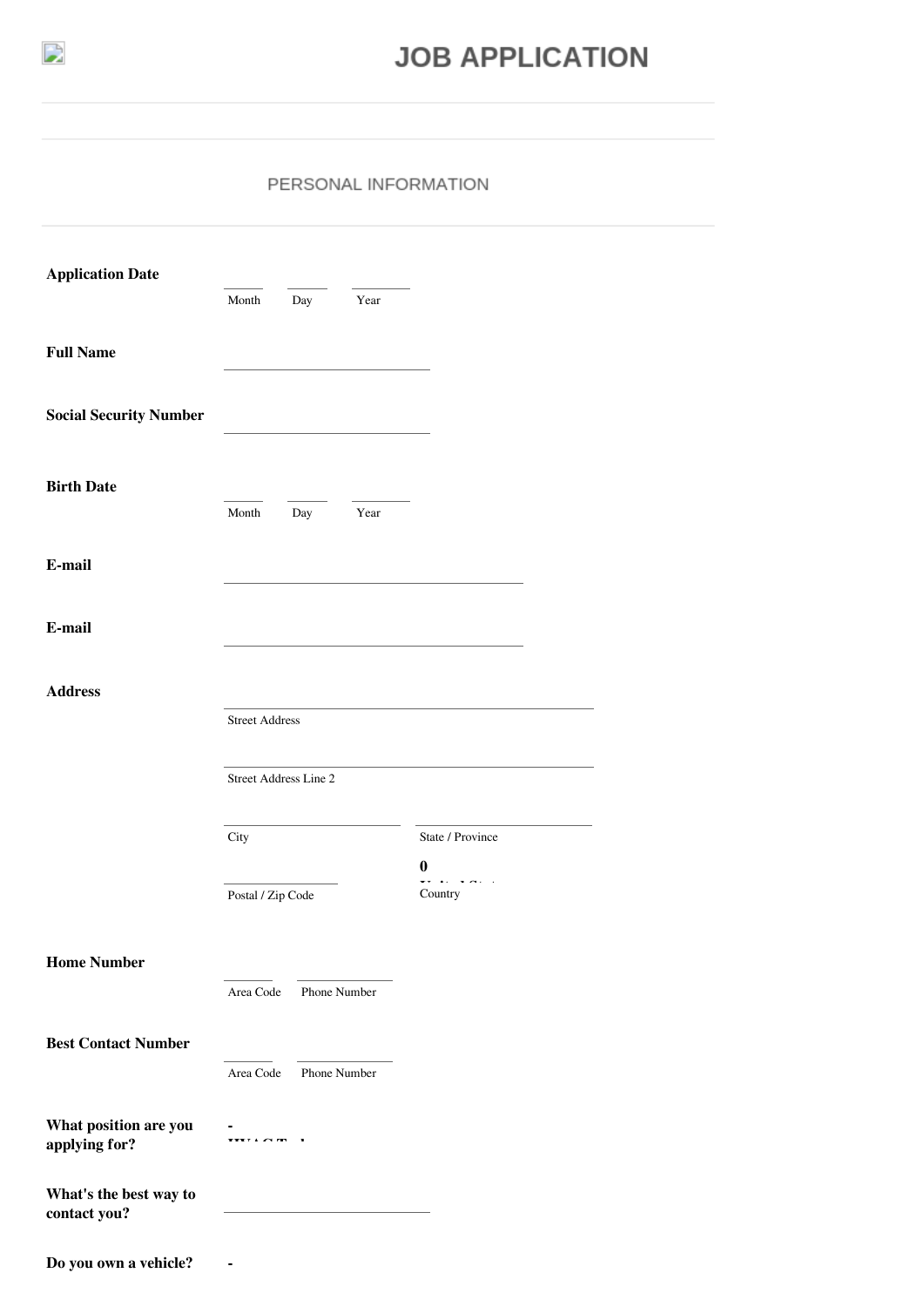| <b>Driver's License</b>                                 |                                                                            |  |  |  |
|---------------------------------------------------------|----------------------------------------------------------------------------|--|--|--|
| Do you have any State<br>License?                       |                                                                            |  |  |  |
| <b>License Number</b>                                   |                                                                            |  |  |  |
| <b>License Number</b>                                   |                                                                            |  |  |  |
| Do you have an EPA<br>Card?                             |                                                                            |  |  |  |
| <b>EPA CARD License</b><br><b>Number</b>                |                                                                            |  |  |  |
|                                                         | <b>WORK EXPEREINCE</b>                                                     |  |  |  |
| <b>Desired Shifts (pick all</b><br>that apply)          | Full Time<br>$\Box$<br>Part Time<br>$\Box$<br>Weekends<br>$\Box$           |  |  |  |
|                                                         | Holidays<br>$\Box$<br>Evenings<br>$\Box$<br>After Hours (4p-midnight)<br>◘ |  |  |  |
| What are your<br><b>Qualifications for this</b><br>job? |                                                                            |  |  |  |
| What type of work<br>expereince do you have?            | <b>*****</b> ^                                                             |  |  |  |
| When are you available<br>for this job?                 |                                                                            |  |  |  |
| Past Job                                                |                                                                            |  |  |  |
|                                                         |                                                                            |  |  |  |
| Past Supervisor Name &<br><b>Number</b>                 |                                                                            |  |  |  |

|  | т ам эйрсг нээг таг |  |
|--|---------------------|--|
|  | Number              |  |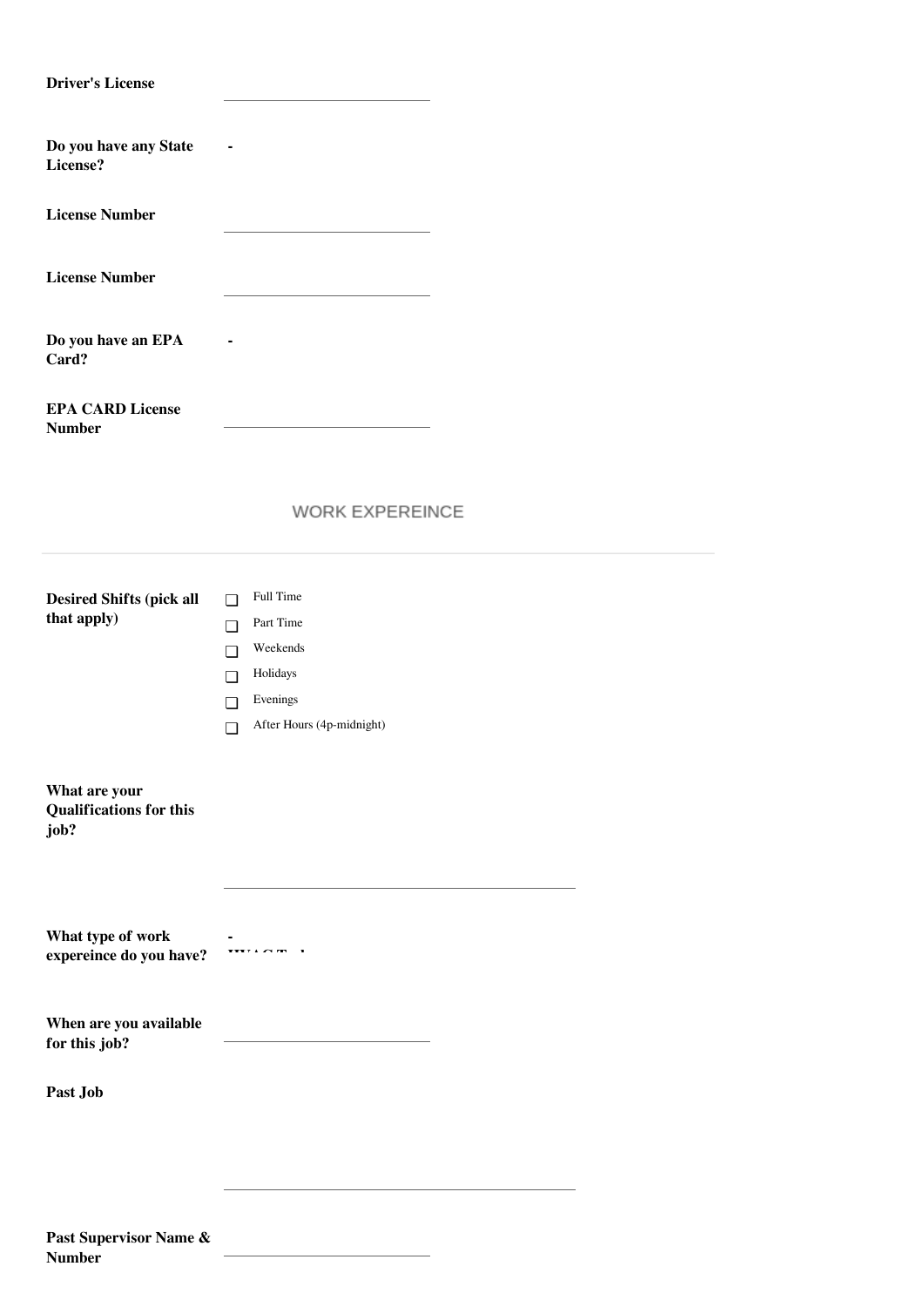| Past Supervisor Name $\&$<br><b>Number</b> |                           |  |
|--------------------------------------------|---------------------------|--|
|                                            | <b>EDUCATION</b>          |  |
| <b>School Attended</b>                     |                           |  |
| <b>School Attended</b>                     |                           |  |
| <b>Additional Training</b>                 |                           |  |
|                                            | REFERENCES                |  |
| #1 Reference                               |                           |  |
| <b>Phone Number</b>                        | Area Code<br>Phone Number |  |
| E-mail                                     |                           |  |